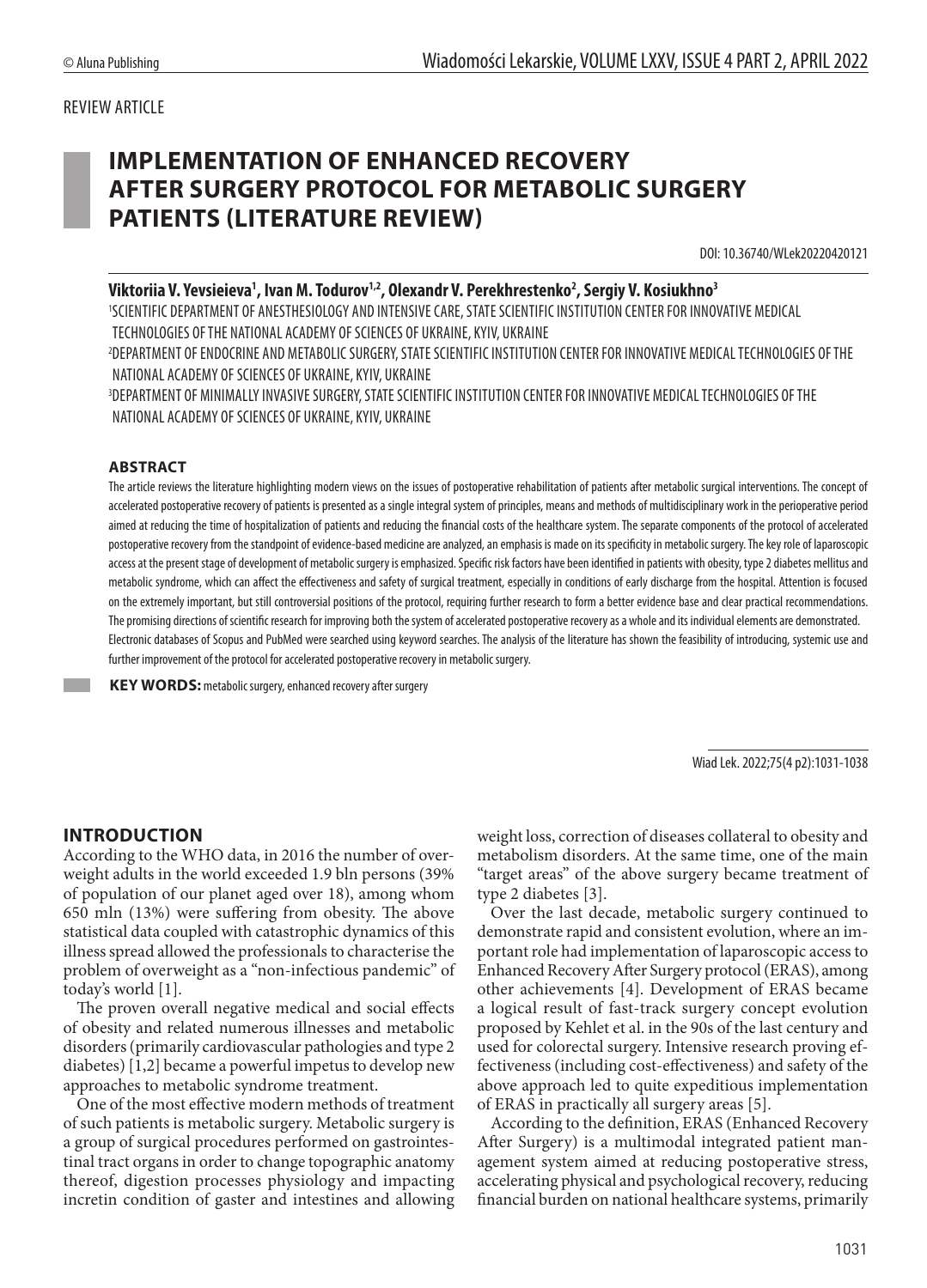by reducing the time of patients' stay in hospitals [6].

ERAS consist of separate elements (principles, means and methods of multidisciplinary management of patients during preoperative, intraoperative and postoperative periods), which due to their synergy ensure achieving the above goals. It is also worth noting that ERAS system is implemented according to the "all or nothing" principle, which means that it's proper functioning is possible only when implementing in practice all of its elements without any exceptions. First general recommendations on the use of ERAS in metabolic surgery, which were published in 2016 [6], are undoubtedly require close analysis mostly due to the specific nature of patients and goals of the metabolic surgery.

#### **THE AIM**

The aim of this study was to analyse the literature data highlighting modern views on the issues of postoperative rehabilitation of patients after metabolic surgical interventions.

#### **REVIEW AND DISCUSSION**

#### PREOPERATIVE PERIOD

### *INFORMATION, EDUCATIONAL AND CONSULTATIVE WORK WITH A PATIENT.*

The main goal of preoperative period in ERAS system is comprehensive preparation of the patient for the surgery. The objective is to correct not only physical, but also mental condition of the patient via consultation and awareness-raising work with the patient, which is advisable to be commenced 2-3 months before surgery [5]. Such "early commencement" of information and educational support of potential candidates for surgical treatment is, on the one hand, explained by a broad range of issues, requiring to be addressed, and on the other hand, by mental particulars of patients most evident in type 2 diabetes patients. Such patients very often demonstrate cognitive disorders, poor attention and memory [7], anxiety at the stage of waiting for the surgery, which leads to the fact that they absorb only 10% of information provided by the doctor during a single consultation. Therefore, in view of the above, it seems logical to organise a series of consultations with repeated addressing of important issues whenever necessary.

During the preoperative period, a patient should receive comprehensive information on contemporary metabolic surgery procedures and on specific surgery planned to be conducted. A particular emphasis should be placed on the high level of safety of modern metabolic surgery, particulars of anaesthetic support, absence in most cases of the need for prolonged stay in a hospital, the possibility of solving most issues remotely with a 24/7 support by calling a designated contact telephone number, and the rules of conduct at home [8].

The expected positive effect of the surgery without omitting any possible complications and adverse effects of the surgery should be explained to the patient in details. There should be also further detailed discussion on the success factors of the surgery, realisation of which in many aspects relies on the actions of the patient, such as diet correction, particulars of postoperative monitoring, change of lifestyle, possible drug support for avoiding postoperative deficiency conditions [9].

At present, due to the lack of randomised clinical research, the positive impact of the above information and awareness-raising work with the patient on the rate of complications, duration of stay in a hospital, anxiety levels and mental discomfort, cannot be deemed proven. However, it can be stated with certainty that in the process of such interaction, preconditions for assessment and correction of patient's compliance, if necessary, are created. This is due to the fact, that many elements of ERAS at the preoperative stage that are aimed at improving patient's physical condition, concurrent diseases and prevention of perioperative complications, require specific actions to be taken by the patient on their own. Strive to follow all doctor's recommendations demonstrated by taking specific actions is the most evident proof of patient's readiness to work towards achieving the planned result [10].

### *PREOPERATIVE DIET AND WEIGHT LOSS.*

Recommendations on weight loss as an element of metabolic surgery preparation seem logical due to several reasons. In particular, preoperative weight loss allows broadening the range of physical activity of the patient and the possibility to improve functional reserves of the cardiovascular and respiratory systems respectively [11]. Decrease of visceral fat in the abdominal cavity and size of the left part of liver facilitates visualisation of the operating field and the use of laparoscopic surgery technique [12]. Preoperative decrease of the body mass index and creation of potentially conducive conditions for the decrease of the surgery duration may be perceived to a certain extent both as prevention of rhabdomyolysis syndrome and venous thromboembolism [12].

The key instrument in excess weight loss is the low-calorie and very low-calorie diet with limiting daily energy value of meals up to 1,000–1,200 kcal and 800 kcal respectively and provision of energy needs of a patient by predominantly or solely with proteins for a period of 2 to 4 weeks [13]. At the same time, patients suffering from type 2 diabetes require specific attention due to increased risk of hypoglycaemia as a result of intake of standard doses of blood glucose lowering drugs [7].

In general, results of many research papers show that preoperative decrease of body mass index leads to significant decrease of the rate of early complications after the surgery and, in addition to the above, is a prognostic factor for more substantial weight loss during the following postoperative period [14].

#### *PHYSICAL EXERCISES.*

An important factor of preoperative preparation is physical exercises aimed at increasing functional reserves of the body in order to ensure quick recovery after the surgery-in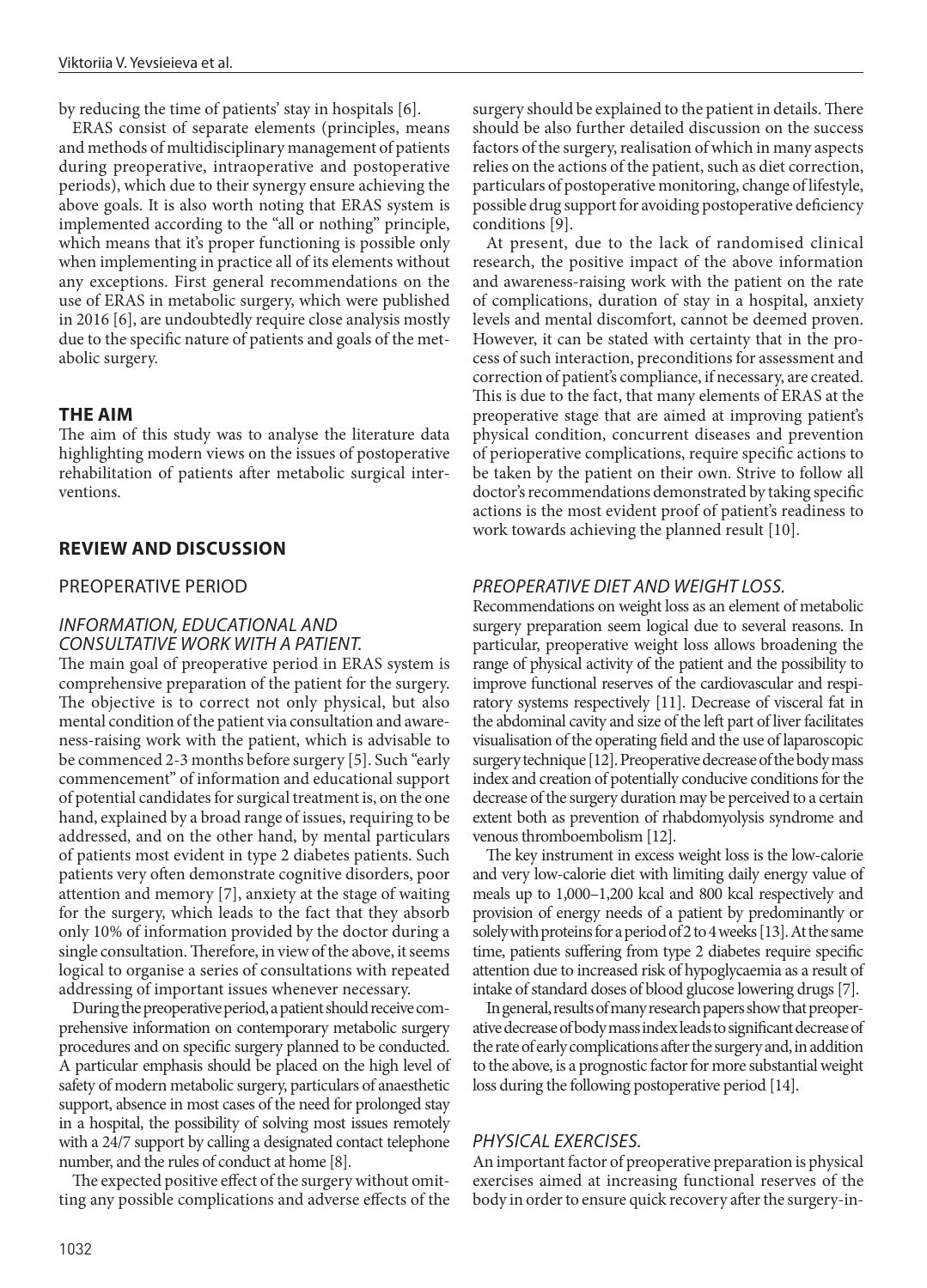duced stress. Positive impact of physical exercises on the postoperative course is theoretically connected to the improvement of cardiovascular reserves (increase of systolic discharge and decrease of heart rate (HR)), improvement of endothelial function and oxygen consumption, increase of muscle mass [15].

Results of a range of randomised controlled research in the field of colorectal surgery proved a correlation between the physical exercises (4 to 8 weeks on average) and the decrease of postoperative complications, the hospital mortality, shortening the duration of inpatient treatment and physical rehabilitation of patients. At the same time, it is worth noting that in some papers the reliability of such a correlation is in fact denied [16].

The above non-homogeneity of the obtained results, lack of randomised clinical research in this area, doubts in the correctness of projection of the available data on the metabolic surgery, still do not allow reaching unambiguous conclusions on the exact impact of physical exercises on rapid postoperative recovery of such patients. It is worth pointing out among important, but still unsolved issues, insufficient structuring of training programs, the need to bring them in line with the physical capabilities of a specific patient, and organisation of professional control over the completion of the set exercises [16].

#### *ALCOHOL AND SMOKING.*

Strict recommendations regarding refraining from smoking at least 30 days prior to the surgery are based on very reliable evidence confirming significant increase of postoperative complications and mortality among smokers [17].

According to the results of numerous research papers, the negative impact of alcohol abuse (3 and more doses of 12 grams of ethanol each) on the course of postoperative period was also found, as well as improved treatment results in colorectal surgery when a patient refrained fully from alcohol consumption at least 1 month prior to the surgery. The particulars of patients and surgery procedures in the metabolic surgery requires much longer period (from 1 to 2 years) of refraining from alcohol consumption. However, confirmation or refutation of this hypothesis requires further research [18].

#### *GLUCOCORTICOIDS.*

Preoperative prescribing of glucocorticoids in the ERAS system is explained by its anti-inflammatory and antiemetic action. A number of research papers demonstrated that use thereof leads to decrease of surgical complications rate and the duration of inpatient treatment of patients. At the same time, in order to prevent postoperative nausea and vomiting, it is deemed sufficient to perform bolus injection of 2.5–5 mg of dexamethasone 90 minutes prior to administration of general anaesthesia [19]. However, according to the actual data, such doses of drugs are not enough to suppress the systemic inflammatory response syndrome after surgery. At the same time, use of 8–10 mg of dexamethasone leads to significantly increased risk of hypoglycaemia and, as a result, infectious postoperative complications. Contra-insular effects of glucocorticoids are especially important to consider in respect of type 2 diabetes patients and substantiate the need of systematic monitoring of proper correction of hypoglycaemia level for such patients during the perioperative period [20]. In general, the particulars of patients in metabolic surgery call for the need to conduct further research aimed at performing objective assessment of the risks and benefits of preoperative administration of glucocorticoids.

#### *CARBOHYDRATES LOAD.*

Utilisation of carbohydrates load method consisting in consumption of 200–300 ml of isosmolar sweet drinks 2-3 hours prior to the surgery is aimed at reducing the phenomenon of postoperative insulin resistance and protein loss. According to the results of a number of meta-analyses, such approach allows reducing the duration of stay in a hospital after "large-scale" abdominal surgeries [21].

In addition, the need and potential risks of carbohydrates load used for type 2 diabetes patients is of particular interest. A series of conducted research proved that the above patients demonstrated the same time of gastric emptying as patients without diabetes and without the increase of the aspiration complications rate. However, postprandial peak levels of glycaemia among type 2 diabetes patients were significantly higher, and the time of glucose levels regression to the initial levels was longer (up to 180 minutes) than demonstrated by patients without carbohydrate metabolism disorders [22].

The above issues also require further study, in particular in respect of impact of the carbohydrates load on the rate of postoperative complications among patients suffering from diabetes – in particular among patients suffering from gastrointestinal forms of diabetic autonomic neuropathy, who may have significantly longer time of gastric emptying [23].

#### *PREOPERATIVE FASTING.*

Approaches to patient food intake immediately prior to the surgery in the context of ERAS are becoming more liberal. Data of actual research demonstrate that food intake 6 hours and 300 ml of liquid 2 hours prior to the administration of anaesthesia does not increase the gastric volume and does not significantly affects the acidity of the residual gastric content in comparison with patients who fasted throughout the night prior to the surgery [21]. Identical data were obtained also from baseline studies when comparing sub-populations of type 2 diabetes patients (including those with gastrointestinal neuropathy) and patients without diabetes. Therefore, the hypothesis on the increased risk of aspiration complications occurrence due to liberalisation of food intake regime prior to the surgery, is now considered to be effectively refuted.

However, contemporary original literature sources still indicate the need to conduct further research, especially in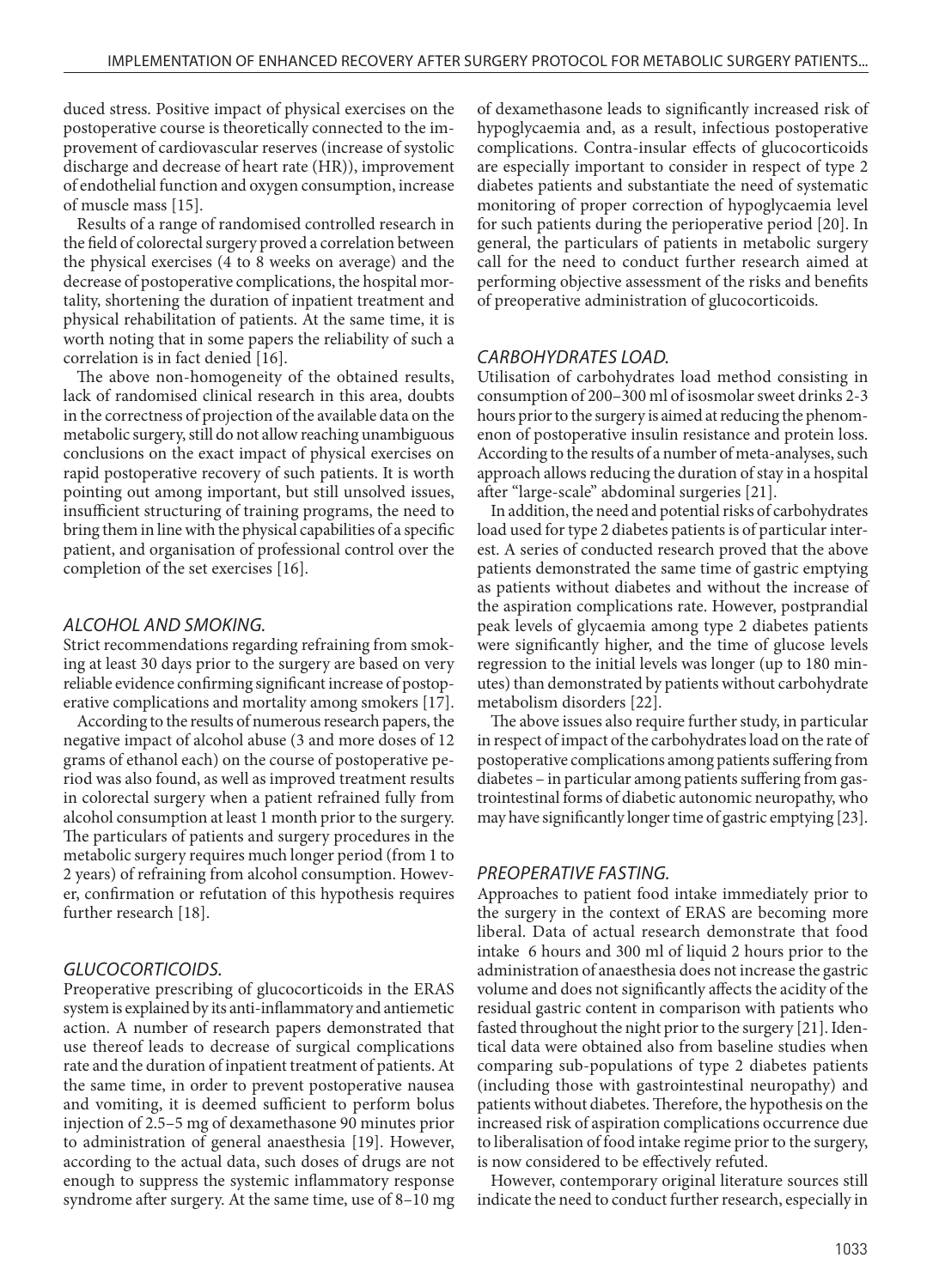respect of diabetes patients in order to form recommendations with higher level of evidence reliability [24].

### INTRAOPERATIVE PERIOD

### *LAPAROSCOPIC SURGERY*

Prioritisation of laparoscopic access in bariatric/metabolic surgery is now deemed to be a proven fact and is explained by lower rate of postoperative complications, reduced duration of stay in a hospital and recovery period, significantly lower levels of postoperative pains and better cosmetic effect in comparison with "open" surgeries. Discussion on potential advantages of "open" surgery related to the possibility of tactile dissection and more unobstructed performance of supporting procedures, was essentially closed in the beginning of the ХХІ century. Since 2011 and till now, almost 100% of metabolic surgeries in the world are performed laparoscopically. Possible problems at the stage of mastering the techniques, especially in respect of patients with morbid super-obesity, can be eliminated very quickly by gaining experience. Significant impact of carboxypneumoperitoneum on the duration of postoperative recovery also was not proven [25].

At present, minimally invasive surgery techniques actually became central and key element of ERAS, which allow realising its main principles to the fullest extent [25].

### *NASOGASTRIC INTUBATION*

Routine use of nasogastric tubes in order to prevent failure of gaster sutures and gastroenteric anastomosis, postoperative gastrostasis, enteroparesis, was deemed to be quite appropriate until recently. However, according to the results of the latest research that included also bariatric patient population, placing nasogastric tube does not lead to a decrease in the rate of the above complications, does not significantly affect the duration of recovery of active vermicular movement and passage, and does not reduce the period of patients' stay in a hospital. Moreover, according to some authors, use of gastric tubes during a postoperative period facilitates nausea occurrence rate, increased rate of bronchopulmonary and intra-abdominal complications [26].

Therefore, at present the optimal approach in ERAS system is the utilisation of gastric tubes when needed, predominantly only in an intraoperative manner with following removal thereof immediately after the completion of the surgery [26].

### *ABDOMINAL DRAINAGE*

The practice of routine (mandatory, preventive) abdominal drainage, which was traditionally based on the need of early diagnostics of intraabdominal complications (primarily failure of stapler sutures line or anastomosis and postoperative bleeding), now is reasonably questioned [27]. A number of authors demonstrated that routine use of drainage in metabolic surgery not only does not decrease, but on the contrary increases the rate of the above complications, repeated surgery and hospitalisations, creates preconditions for occurrence of inflammatory processes in the abdominal area [27] while not affecting significantly the rate of early infection occurrence. At the same time, absence of pathological discharge through the drainage from the abdominal cavity cannot reliably eliminate the possibility of postoperative complications.

Even though the level and quality of evidence still do not allow reaching unambiguous conclusions on the expedience of preventive drainage of patient abdominal cavity after metabolic surgeries, at present there is a quite high possibility of the fact that approaches to drainage will become more selective and indications for use thereof will be significantly limited [28].

### *STANDARDISATION OF ANAESTHETIC PROTOCOL*

Comprehensive use of ERAS is possible only if certain standardised principles of anaesthetic management of a patient throughout the surgery are complied with. At present, the key principles include positioning of a patient on the operating table with elevation of the upper body (reverse Trendelenburg position or "beach chair position"), which, especially in the event of pneumoperitoneum, improves breathing biomechanics, allows avoiding using opioids of prolonged effect, which in turn allows avoiding adverse effects associated with the use thereof (including the so-called "opioid paradox" and drug addiction), adherence to the strategy of restrictive targeted infusion therapy in order to safeguard the patient from hypervolemia [29]. No less important is also the infiltration of trocar puncture sites of the abdominal wall with local anaesthetics and using the regional anaesthesia methods (in particular, TAP- and RS-blocks), prevention of intraoperative hypothermia (including heating of carbon dioxide for pneumoperitoneum), controlling the depth of anaesthesia via conducting Bispectral index monitoring [30].

At the same time, in respect of options for the regional anaesthesia, it is worth note the following. Even though according to the ERAS, the most optimal procedure for performing "open" abdominal surgeries is still deemed to be thoracic epidural analgesia, the use of this method in the metabolic surgery is significantly limited due to quite high rate of complications caused as a result thereof. At the same time, findings of a number of scientific papers allow us to conclude that while using laparoscopic access, the safe and efficient alternative to the above anaesthesia option is the use of multilevel afferent blocks of the abdominal wall, which can be performed under ultrasound or laparoscopic control. The data obtained require further confirmation in randomised clinical research [31, 32].

### POSTOPERATIVE PERIOD

### *EARLY PATIENT ACTIVATION AND THROMBOPROPHYLAXIS.*

In view of the rapid increase in the number of metabolic surgeries performed annually around the globe, it can be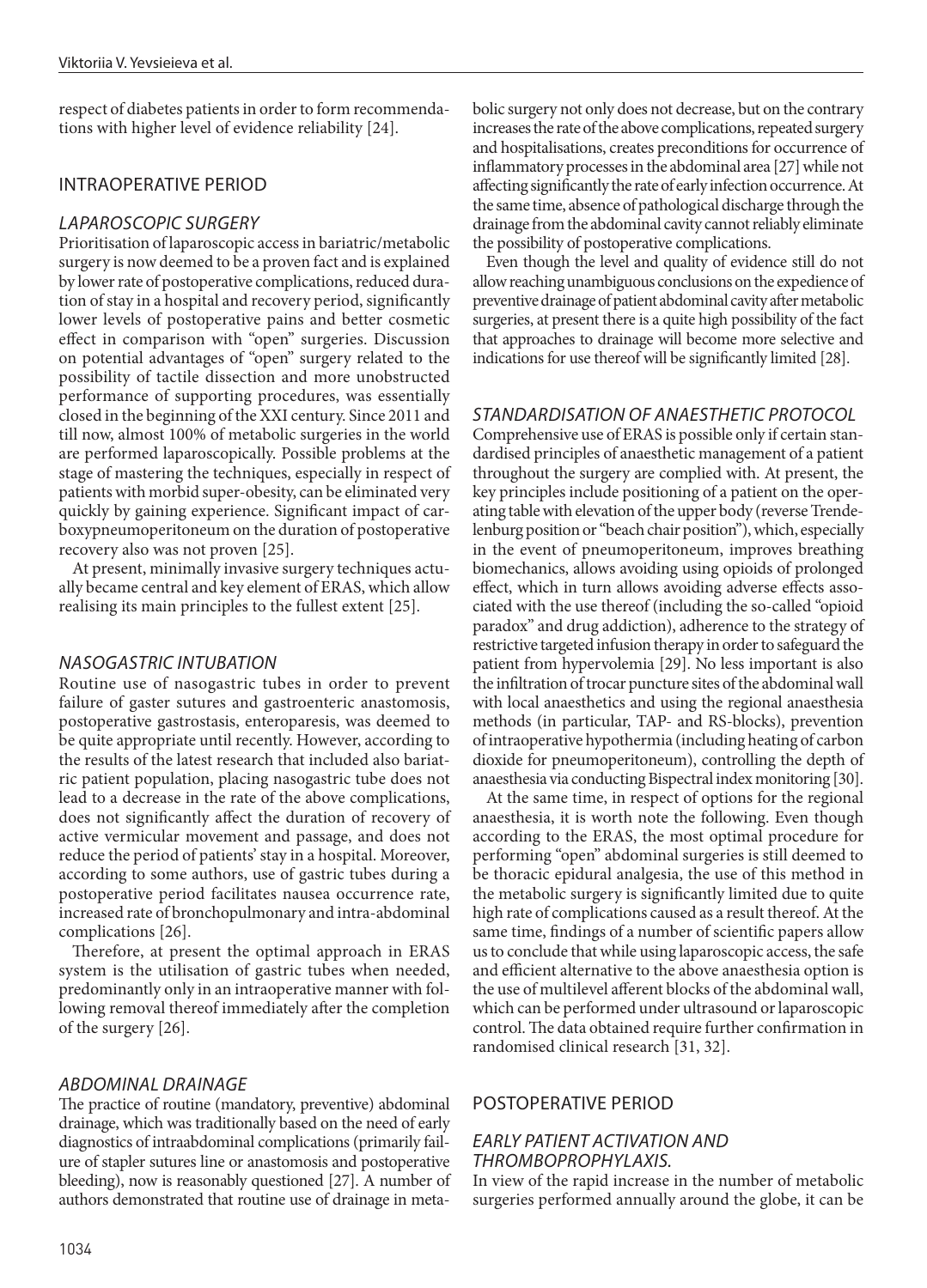said that even considering low overall level of mortality, the number of deaths in contemporary metabolic surgery makes tens of thousands of cases [33]. Among those deaths, over 50% are due to thromboembolic complications. Taking into account the fact that ERAS provides for shortening the duration of stay in a hospital, the majority of venous thromboembolic episodes currently occur at the ambulatory stage, most often during the first month after the surgery [33]. Therefore, the issue of thromboprophylaxis in the metabolic surgery undoubtedly remains pertinent.

It is worth noting that for patients suffering from obesity and metabolic syndrome, a characteristic pathogenetic feature is a prothrombotic state. This dictates the need for in-depth assessment of patients prior to the surgery and individual assessment of venous thromboembolic episodes occurrence risks. The optimal strategy is aimed at prevention of the above complications among those patients and at present comes to the combination of mechanical compression (compression stockings/socks or intermittent pneumatic compression of the lower extremities) and using drugs for prevention of such episodes during implementation of ERSA protocols (laparoscopic surgery and patient early activation within 4–6 hours after the surgery). Preventive use of cava filters did not prove decrease in the venous thromboembolic episodes rate among obese patients and therefore is considered impractical at present [34].

In-depth study of pharmacological prevention of thromboembolic complications has proven the advantage of low molecular weight heparin drugs (the most studied among those drugs is deemed to be enoxaparin) over the use of unfractionated heparin. According to the current recommendations, drug-based prevention of venous thromboembolic episodes for obese patients is advisable to commence 12–36 hours prior to the surgery with the first postoperative administration of enoxaparin not earlier than 6 hours after the surgery and maintaining the administration intervals of 12 hours (twice a day). A single subcutaneous dose of the drug in metabolic surgery is 3,000–4,000 anti-Xa IU for patients within the VTE lowrisk group, and 4,000–6,000 anti-Xa IU for patients within the VTE high-risk group [35].

The issue of using low molecular weight heparin drugs is still subject to discussion. Advocates of prolonged thromboprophylaxis (up to 28 days of postoperative period) substantiate their position by significant (from 0.3 to 2.2%) increase of venous thromboembolic episodes rate during the period from 7 to 30 day after the surgery [33].

At the same time, recent research papers do not show the increased rate of the above complications when using so-called "restrictive" prevention strategy utilising low molecular weight heparin drugs only during the hospital stage (1-3 days) when utilising comprehensive ERAS principles. Among those principles, the biggest role has laparoscopic access, reducing the duration of the surgery and patient early activation (within 4-6 hours after the surgery) [4].

European recommendations of perioperative prevention of venous thromboembolic episodes when performing surgery on obese patients state that optimal duration of administration of low molecular weight heparin drugs for the majority of patients, with due regard of the above contradictions, is 10–15 days [34].

Prospects of solving the above problem may be related to individualisation of the thromboprophylaxis programme, which is based on achieving anti-factor Xa target preventive levels for each specific patient and utilisation of Ха factor selective inhibitors [35].

#### *MULTIMODAL ANALGESIA*

Multimodal analgesia within the ERAS system provides for utilisation of a combination of simultaneous systemic and regional mechanisms for pain management, synergistic interaction between which leads to significant increase of analgesic effect and allows administering lower doses of each of the pharmacological agents compared to other modes of analgesia.

Such approach, which is based on different-level (peripheral and central) effect on forming and transmission of pain impulse, allows reducing the risks of side effects of each specific drug and minimising or avoiding at all administration of opioid analgesics [36]. An important factor in ERAS system is objective assessment of the pain syndrome acuity using contemporary graded scales for assessment thereof, since being guided solely by patient's subjective sensation leads in most cases to underestimation of the pain and essentially makes it impossible to implement an important *pre-emptive* principle (proactive analgesia) [36].

Basic analgesia during early postoperative period according to the multimodal analgesia protocol is achieved via a combination of paracetamol (daily dose of up to 4 g/day) and one of non-steroidal anti-inflammatory drugs (selective or non-selective) [37]. No less important for ensuring "pain comfort" after the surgery are the above-mentioned regional afferent blocks of the abdominal wall [31]. When analgesia level is insufficient, it is appropriate to use opioids for pain relief (the so-called "rescue analgesia"). At the same time, the decision to use opioid analgesics in the metabolic surgery must be carefully weighed with due regard for its suppressive effect on the respiratory centre (especially for patients with obstructive sleep apnoea syndrome. It is advisable to move as early as possible from parenteral to oral administration of analgesics in order to decrease the rate of catheter-caused or infectious complications [36].

#### *PREVENTION OF POSTOPERATIVE NAUSEA/VOMITING*

Postoperative nausea is a significant problem in the metabolic surgery affecting, according to the data of various authors, 18–82% of patients and quite often is the cause of repeated hospitalisation or postponement of discharge from a hospital [38]. Current research and practical recommendations developed based on thereof, are focused on multimodal approach to prevention of postoperative nausea and vomiting using a combination of antiemetic drugs based on assessment of risk factors for each specific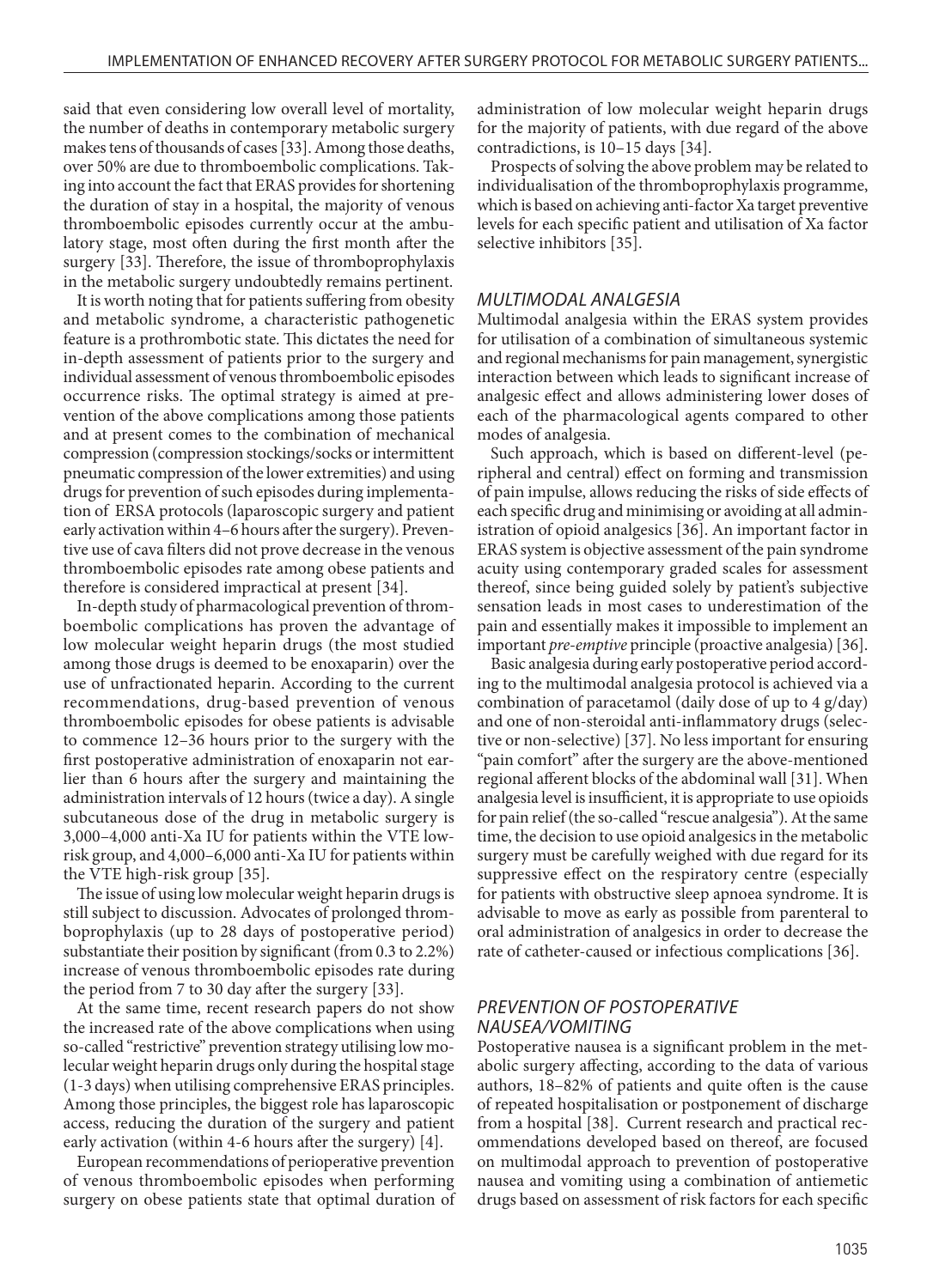patient [39]. The above strategy provides for prioritised use of propofol for induction and maintenance of anaesthesia, minimisation of opioids utilisation (including implementation of non-opioid protocol) during and after the surgery, restrictive option of infusion therapy [39]. Randomised clinical research conducted in the recent years on the use of antiemetic drugs evidence significant advantages of preventive use of haloperidol/dexamethasone/ondansetron combination in comparison with combination of only two drugs or monotherapy [39].

It is worth noting that despite compiled systematic best practices, the problem of postoperative nausea and vomiting in the metabolic surgery remains far from the final solution and requires further study.

### *FOOD INTAKE DURING POSTOPERATIVE PERIOD*

ERAS system in the abdominal surgery field stipulates renewal of oral food intake as soon as possible: renewal of water intake – in 2-3 hours after the end of the surgery, consumption of liquid and semi-liquid food – on the first postoperative day with a gradual concentration of food density throughout several weeks or months. According to the results of recent studies, such an approach ensures reducing the perioperative stress, the rate of postoperative complications and mortality, facilitates rapid recovery of peristaltic action of the intestinal tract, shortens the duration of inpatient treatment [40].

Even though the above principles are currently being actively implemented in the metabolic surgery, the majority of authors acknowledge that for complete understanding of the risk/benefit balance of early renewal of food intake, further conduct of randomised clinical research is necessary [4].

It is worth noting that type 2 diabetes patients require more careful attention during the food intake renewal stages, since combination of early incretin (proinsular) effects of the surgery, decrease of body weight, forced diet and food intake regime may significantly affect the carbohydrate metabolism regulation. All of the above, especially in view of administration of anti-diabetic drugs without proper correction of its dosage and treatment regimen, may lead to undesirable hypoglycaemia episodes [40]. Therefore, careful glycaemia monitoring and addition into the multidisciplinary team of an endocrinologist, are important factors of the overall success within ERAS system.

## **CONCLUSIONS**

Implementation of modern approaches allowed for significant improvement of the results of metabolic surgeries and bringing it as close as possible to the concept of "oneday surgery". Indeed, as contemporary literature sources analysis shows, the duration of hospitalisation in modern metabolic surgery centres is within the range of 1 to 3 days, while sometimes patients are even discharged on the same day of the surgery. Such reduction of time of stay in the hospital and transition to "remote patient follow-up", on the one hand, fits perfectly the essence of the ERAS

and becomes even more relevant amidst the COVID-19 pandemic, while on the other hand, puts forth even more strict requirements to the quality of hospital care services. At the same time, specific features of type 2 diabetes patients indicate the need for their separation into a specific group. This is important because the above-mentioned patients face additional inherent perioperative risks, which may, inter alia, be related to the implementation of both individual elements of ERAS and ERAS system as a whole.

### **REFERENCES**

- 1. NCD Risk Factor Collaboration (NCD-RisC) (2017). Worldwide trends in body-mass index, underweight, overweight, and obesity from 1975 to 2016: a pooled analysis of 2416 population-based measurement studies in 1289 million children, adolescents, and adults. Lancet, 390 (10113), 2627–2642. DOI:https://doi.org/10.1016/S0140-6736(17)32129-3
- 2. GBD 2015 Obesity Collaborators, Afshin A, Forouzanfar MH, et al. Health Effects of Overweight and Obesity in 195 Countries over 25 Years. N Engl J Med. 2017;377(1):13-27. doi:10.1056/NEJMoa1614362.
- 3. Rubino F, Nathan DM, Eckel RH, et al. Metabolic Surgery in the Treatment Algorithm for Type 2 Diabetes: A Joint Statement by International Diabetes Organizations. Diabetes Care. 2016;39(6):861- 877. doi:10.2337/dc16-0236.
- 4. Thorell A, MacCormick AD, Awad S, et al. Guidelines for Perioperative Care in Bariatric Surgery: Enhanced Recovery After Surgery (ERAS) Society Recommendations. World J Surg. 2016;40(9):2065-2083. doi:10.1007/ s00268-016-3492-3.
- 5. Smith TW Jr, Wang X, Singer MA, Godellas CV, Vaince FT. Enhanced recovery after surgery: A clinical review of implementation across multiple surgical subspecialties. Am J Surg. 2020;219(3):530-534. doi:10.1016/j.amjsurg.2019.11.009.
- 6. Ljungqvist O, Scott M, Fearon KC. Enhanced Recovery After Surgery: A Review. JAMA Surg. 2017;152(3):292-298. doi:10.1001/ jamasurg.2016.4952.
- 7. Mallorquí-Bagué N, Lozano-Madrid M, Toledo E, et al. Type 2 diabetes and cognitive impairment in an older population with overweight or obesity and metabolic syndrome: baseline cross-sectional analysis of the PREDIMED-plus study. Sci Rep. 2018;8(1):16128. Published 2018 Oct 31. doi:10.1038/s41598-018-33843-8.
- 8. Neuberg M, Blanchet MC, Gignoux B, Frering V. Connected Surveillance for Detection of Complications After Early Discharge from Bariatric Surgery. Obes Surg. 2020;30(11):4669-4674. doi:10.1007/s11695-020-04817-5.
- 9. Roman M, Monaghan A, Serraino GF, et al. Meta-analysis of the influence of lifestyle changes for preoperative weight loss on surgical outcomes. Br J Surg. 2019;106(3):181-189. doi:10.1002/bjs.11001.
- 10. Mahoney ST, Strassle PD, Farrell TM, Duke MC. Does Lower Level of Education and Health Literacy Affect Successful Outcomes in Bariatric Surgery? J Laparoendosc Adv Surg Tech A. 2019;29(8):1011-1015. doi:10.1089/lap.2018.0806.
- 11. Karimian S, Stein J, Bauer B, Teupe C. Improvement of impaired diastolic left ventricular function after diet-induced weight reduction in severe obesity. Diabetes Metab Syndr Obes. 2017;10:19-25. Published 2017 Jan 7. doi:10.2147/DMSO.S124541.
- 12.. Romeijn MM, Kolen AM, Holthuijsen DDB, et al. Effectiveness of a Low-Calorie Diet for Liver Volume Reduction Prior to Bariatric Surgery: a Systematic Review [published online ahead of print, 2020 Nov 2]. Obes Surg. 2020;10.1007/s11695-020-05070-6. doi:10.1007/s11695- 020-05070-6.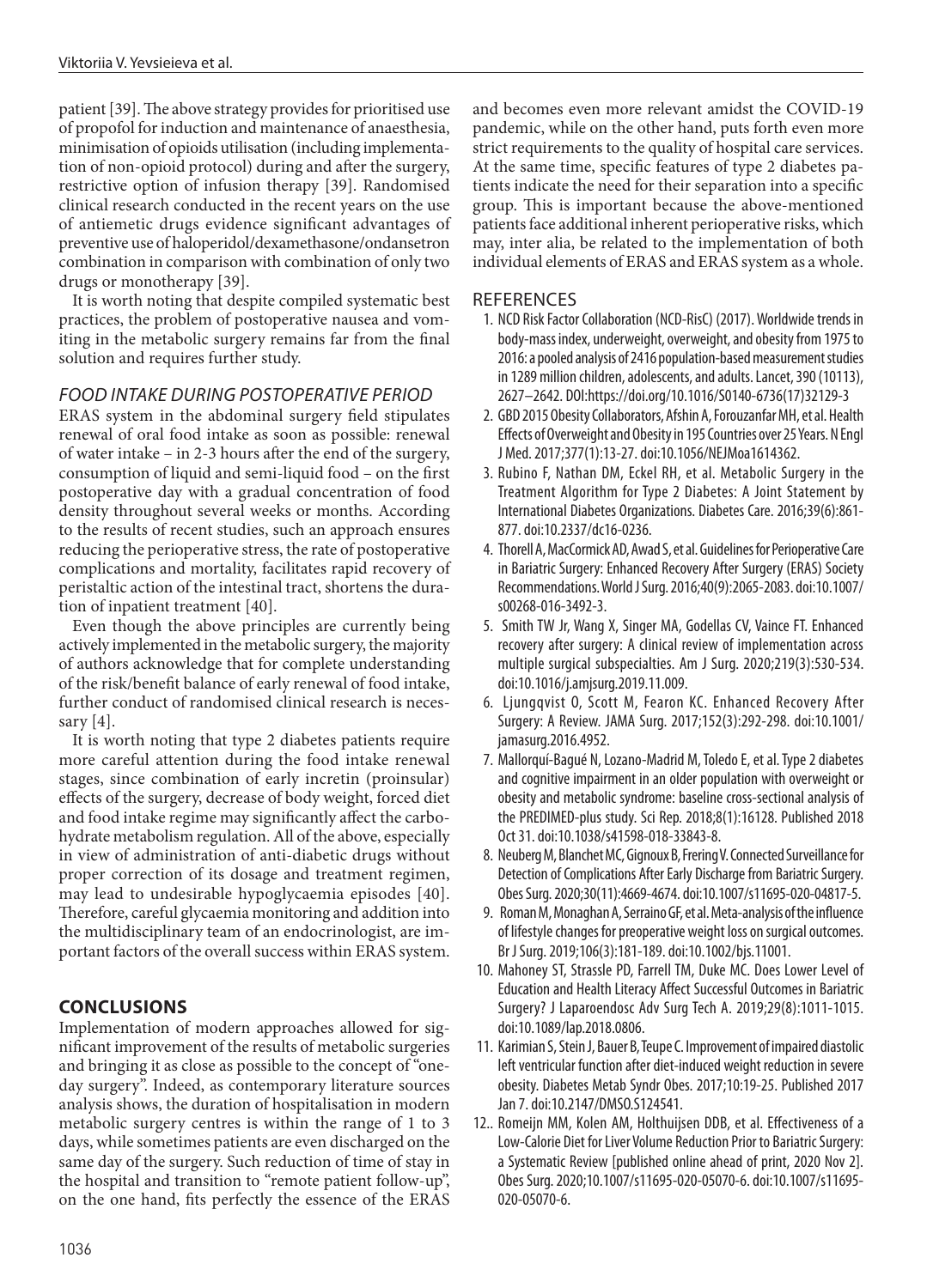- 13. Naseer F, Shabbir A, Livingstone B, Price R, Syn NL, Flannery O. The Efficacy of Energy-Restricted Diets in Achieving Preoperative Weight Loss for Bariatric Patients: a Systematic Review. Obes Surg. 2018;28(11):3678-3690. doi:10.1007/s11695-018-3451-1.
- 14. Stefura, T., Droś, J., Kacprzyk, A. et al. Influence of Preoperative Weight Loss on Outcomes of Bariatric Surgery for Patients Under the Enhanced Recovery After Surgery Protocol. OBES SURG 29, 1134–1141 (2019). https://doi.org/10.1007/s11695-018-03660-z.
- 15. Pouwels S, Sanches EE, Cagiltay E, Severin R, Philips SA. Perioperative Exercise Therapy in Bariatric Surgery: Improving Patient Outcomes. Diabetes, Metabolic Syndrome and Obesity : Targets and Therapy. 2020;13:1813-1823. DOI: 10.2147/dmso.s215157.
- 16. Steffens D, Beckenkamp PR, Young J, Solomon M, da Silva TM, Hancock MJ. Is preoperative physical activity level of patients undergoing cancer surgery associated with postoperative outcomes? A systematic review and metaanalysis. Eur J Surg Oncol. 2019;45(4):510-518. doi:10.1016/j.ejso.2018.10.063.
- 17. Yuce TK, Khorfan R, Soper NJ, et al. Post-Operative Complications and Readmissions Associated with Smoking Following Bariatric Surgery. J Gastrointest Surg. 2020;24(3):525-530. doi:10.1007/s11605-019-04488-3.
- 18. Nath B, Li Y, Carroll JE, Szabo G, Tseng JF, Shah SA. Alcohol exposure as a risk factor for adverse outcomes in elective surgery. J Gastrointest Surg. 2010;14(11):1732-1741. doi:10.1007/s11605-010-1350-4.
- 19. Gan TJ, Belani KG, Bergese S, et al. Fourth Consensus Guidelines for the Management of Postoperative Nausea and Vomiting [published correction appears in Anesth Analg. 2020 Nov;131(5):e241]. Anesth Analg. 2020;131(2):411-448. doi:10.1213/ANE.0000000000004833.
- 20. Tien M, Gan TJ, Dhakal I, et al. The effect of anti-emetic doses of dexamethasone on postoperative blood glucose levels in non-diabetic and diabetic patients: a prospective randomised controlled study. Anaesthesia. 2016;71(9):1037-1043. doi:10.1111/anae.13544.
- 21. Abola RE, Gan TJ. Preoperative Fasting Guidelines: Why Are We Not Following Them?: The Time to Act Is NOW. Anesth Analg. 2017;124(4):1041-1043. doi:10.1213/ANE.0000000000001964.
- 22. Talutis SD, Lee SY, Cheng D, Rosenkranz P, Alexanian SM, McAneny D. The impact of preoperative carbohydrate loading on patients with type II diabetes in an enhanced recovery after surgery protocol. Am J Surg. 2020;220(4):999-1003. doi:10.1016/j.amjsurg.2020.03.032.
- 23. Marathe CS, Jones KL, Wu T, Rayner CK, Horowitz M. Gastrointestinal autonomic neuropathy in diabetes. Auton Neurosci. 2020;229:102718. doi:10.1016/j.autneu.2020.102718.
- 24. Simon P, Pietsch UC, Oesemann R, Dietrich A, Wrigge H. Präoperative Flüssigkeitskarenz in der bariatrischen Chirurgie [Preoperative fasting period of fluids in bariatric surgery]. Anaesthesist. 2017;66(7):500-505. doi:10.1007/s00101-017-0314-4.
- 25. Welbourn R, Hollyman M, Kinsman R, et al. Bariatric Surgery Worldwide: Baseline Demographic Description and One-Year Outcomes from the Fourth IFSO Global Registry Report 2018. Obes Surg. 2019;29(3):782- 795. doi:10.1007/s11695-018-3593-1.
- 26. Visioni A, Shah R, Gabriel E, Attwood K, Kukar M, Nurkin S. Enhanced Recovery After Surgery for Noncolorectal Surgery?: A Systematic Review and Meta-analysis of Major Abdominal Surgery. Ann Surg. 2018;267(1):57-65. doi:10.1097/SLA.0000000000002267.
- 27. Seyfried S. Weiterhin keine Evidenz für Drainagen in der Bariatrie [Still no evidence for drains in bariatric surgery]. Chirurg. 2020 Aug;91(8):670-675. German. doi: 10.1007/s00104-020-01171-1.
- 28. Gray EC, Dawoud F, Janelle M, Hodge M. Drain Placement During Bariatric Surgery, Helpful or Harmful?. Am Surg. 2020;86(8):971-975. doi:10.1177/0003134820942168.
- 29. De Baerdemaeker L, Margarson M. Best anaesthetic drug strategy for morbidly obese patients. Curr Opin Anaesthesiol. 2016;29(1):119-128. doi:10.1097/ACO.0000000000000286.
- 30. Chiang MH, Wu SC, Hsu SW, Chin JC. Bispectral Index and non-Bispectral Index anesthetic protocols on postoperative recovery outcomes. Minerva Anestesiol. 2018;84(2):216-228. doi:10.23736/ S0375-9393.17.12033-X.
- 31. Emile SH, Abdel-Razik MA, Elbahrawy K, et al. Impact of Ultrasound-Guided Transversus Abdominis Plane Block on Postoperative Pain and Early Outcome After Laparoscopic Bariatric Surgery: a Randomized Double-Blinded Controlled Trial. Obes Surg. 2019;29(5):1534-1541. doi:10.1007/s11695-019-03720-y.
- 32. Ruiz-Tovar J, Garcia A, Ferrigni C, et al. Laparoscopic-Guided Transversus Abdominis Plane (TAP) Block as Part of Multimodal Analgesia in Laparoscopic Roux-en-Y Gastric Bypass Within an Enhanced Recovery After Surgery (ERAS) Program: a Prospective Randomized Clinical Trial. Obes Surg. 2018;28(11):3374-3379. doi:10.1007/s11695-018-3376-8.
- 33. White GE, Courcoulas AP, King WC, et al. Mortality after bariatric surgery: findings from a 7-year multicenter cohort study. Surg Obes Relat Dis. 2019;15(10):1755-1765. doi:10.1016/j.soard.2019.08.015.
- 34. Venclauskas L, Maleckas A, Arcelus JI; ESA VTE Guidelines Task Force. European guidelines on perioperative venous thromboembolism prophylaxis: Surgery in the obese patient. Eur J Anaesthesiol. 2018;35(2):147-153. doi:10.1097/EJA.0000000000000703.
- 35. Steele KE, Canner J, Prokopowicz G, et al. The EFFORT trial: Preoperative enoxaparin versus postoperative fondaparinux for thromboprophylaxis in bariatric surgical patients: a randomized double-blind pilot trial. Surg Obes Relat Dis. 2015;11(3):672-683. doi: 10.1016/j.soard.2014.10.003.
- 36. Ramirez MF, Kamdar BB, Cata JP. Optimizing Perioperative Use of Opioids: A Multimodal Approach. Curr Anesthesiol Rep. 2020;10(4):404-415. doi:10.1007/s40140-020-00413-6.
- 37. Lee Y, Yu J, Doumouras AG, et al. Intravenous Acetaminophen Versus Placebo in Post-bariatric Surgery Multimodal Pain Management: a Meta-analysis of Randomized Controlled Trials. Obes Surg. 2019;29(4):1420-1428. doi:10.1007/s11695-019-03732-8.
- 38. Ziemann-Gimmel P, Schumann R, English W, Morton J, Wadhwa A. Preventing Nausea and Vomiting After Bariatric Surgery: Is the Apfel Risk Prediction Score Enough to Guide Prophylaxis?. Obes Surg. 2020;30(10):4138-4140. doi:10.1007/s11695-020-04682.
- 39. Gan TJ, Belani KG, Bergese S, et al. Fourth Consensus Guidelines for the Management of Postoperative Nausea and Vomiting [published correction appears in Anesth Analg. 2020 Nov;131(5):e241]. Anesth Analg. 2020;131(2):411-448. doi:10.1213/ANE.0000000000004833.
- 40. Suhl E, Anderson-Haynes SE, Mulla C, Patti ME. Medical nutrition therapy for post-bariatric hypoglycemia: practical insights. Surg Obes Relat Dis. 2017;13(5):888-896. doi:10.1016/j.soard.2017.01.025.

*The work has been performed within the framework of two academic research papers of the State Scientific Institution "Centre for Innovative Medical Technologies of the National Academy of Sciences of Ukraine", namely:*

*1. "The role and place of laparoscopic surgery in treatment of patients suffering from metabolic syndrome in ERAS protocols", registration number: 0120U105158.* 

*2. "Comprehensive development of innovative minimally invasive methods in surgery with utilisation in practical and training programmes", registration number: 0120U105160.*